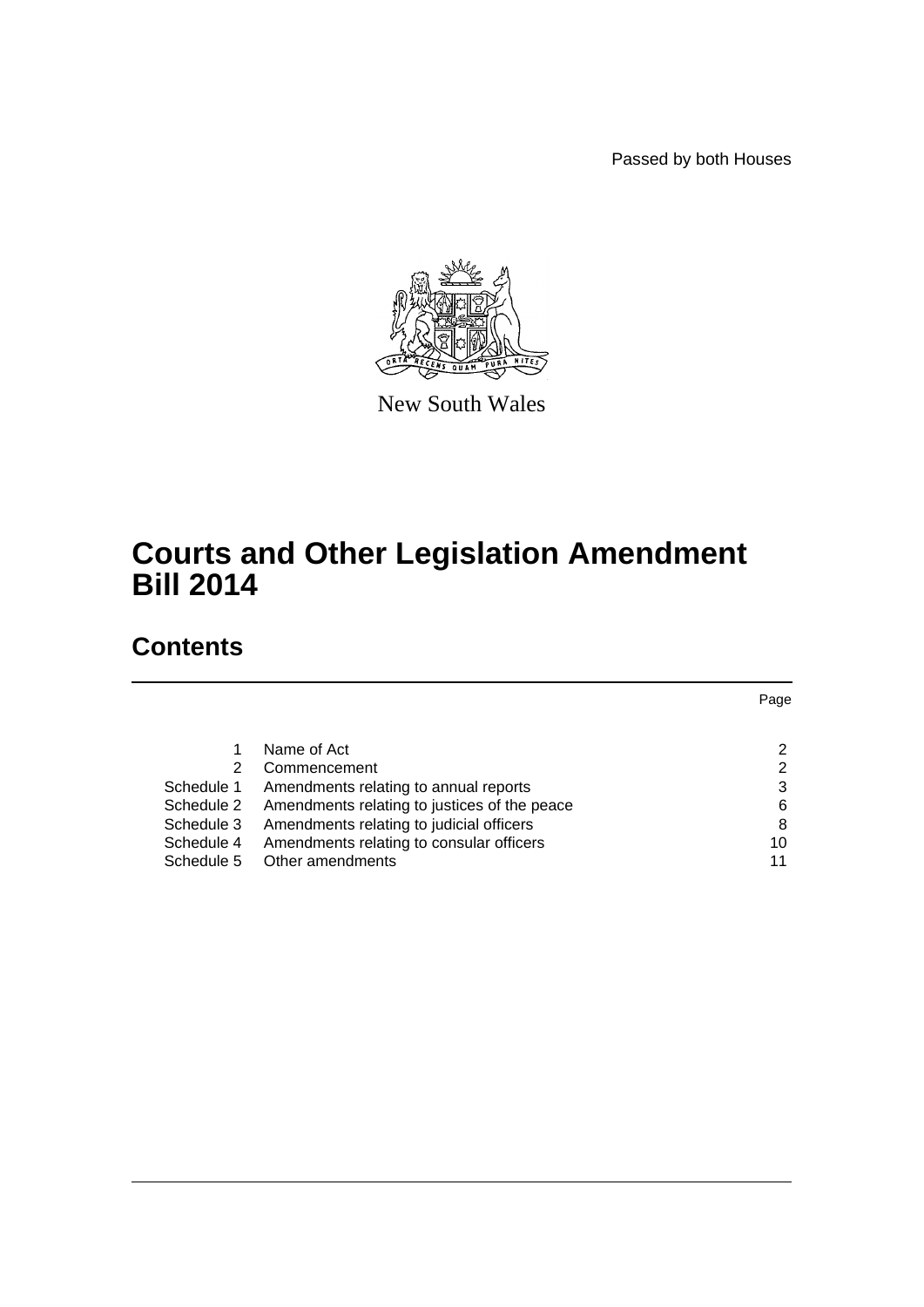*I certify that this public bill, which originated in the Legislative Assembly, has finally passed the Legislative Council and the Legislative Assembly of New South Wales.*

> *Clerk of the Legislative Assembly. Legislative Assembly, Sydney,* , 2014



New South Wales

# **Courts and Other Legislation Amendment Bill 2014**

Act No , 2014

An Act to make miscellaneous amendments to certain legislation with respect to annual reports, justices of the peace, judicial and consular officers and certain other legislation administered by the Attorney General.

*I have examined this bill and find it to correspond in all respects with the bill as finally passed by both Houses.*

*Assistant Speaker of the Legislative Assembly.*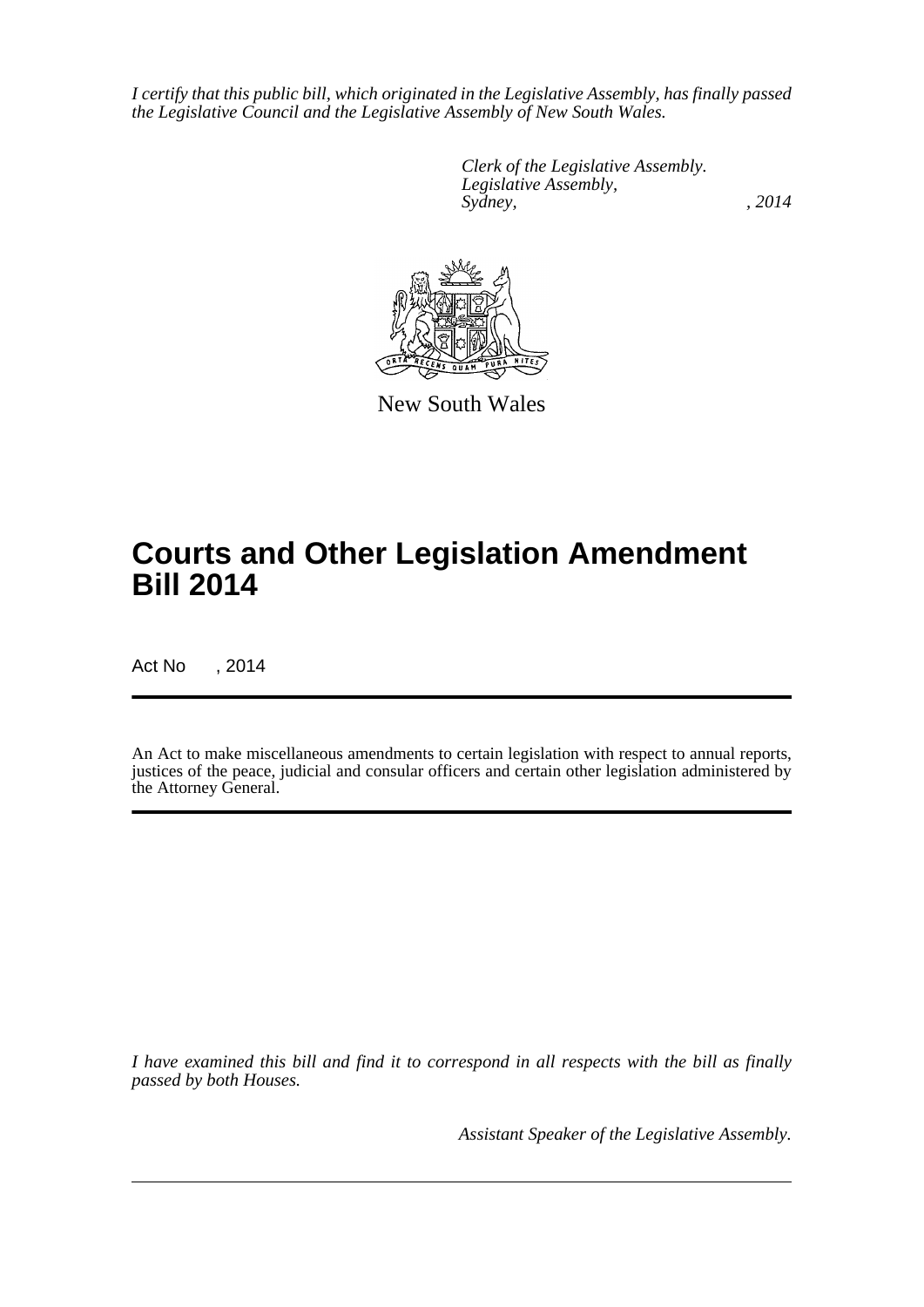Courts and Other Legislation Amendment Bill 2014 [NSW]

#### <span id="page-2-0"></span>**The Legislature of New South Wales enacts:**

#### **1 Name of Act**

This Act is the *Courts and Other Legislation Amendment Act 2014*.

#### <span id="page-2-1"></span>**2 Commencement**

- (1) This Act commences on the date of assent to this Act except as provided by subsection (2).
- (2) Schedule 3.2 is taken to have commenced on 1 July 2013.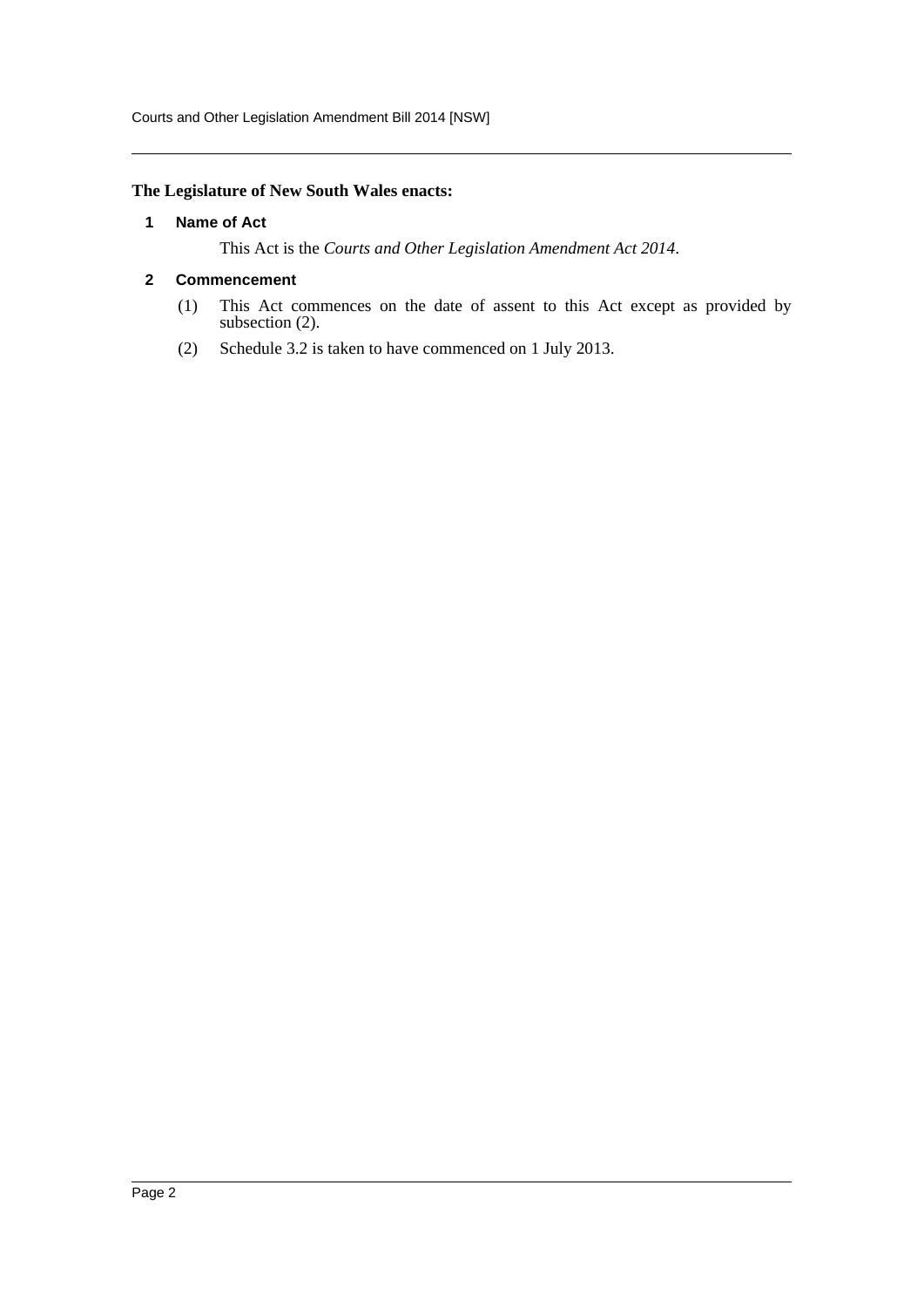# <span id="page-3-0"></span>**Schedule 1 Amendments relating to annual reports**

# **1.1 Anti-Discrimination Act 1977 No 48**

#### **Section 122 Annual report**

Insert after section 122 (2):

- (3) If a House of Parliament is not sitting when the Minister seeks to lay the report before it, the Minister is to cause a copy of the report to be presented to the Clerk of that House of Parliament.
- (4) A report presented under subsection (3):
	- (a) is, on presentation and for all purposes, taken to have been laid before the House, and
	- (b) may be printed by authority of the Clerk of the House, and
	- (c) if so printed, is taken to be a document published by or under the authority of the House, and
	- (d) is to be recorded:
		- (i) in the case of the Legislative Council—in the Minutes of the Proceedings of the Legislative Council, and
		- (ii) in the case of the Legislative Assembly—in the Votes and Proceedings of the Legislative Assembly,

on the first sitting day of the House after receipt of the copy of the report by the Clerk.

# **1.2 Inspector of Custodial Services Act 2012 No 55**

#### **[1] Section 13 Other reports to be provided to Parliament**

Omit the section.

#### **[2] Section 16 Provisions relating to reports to Parliament**

Insert before section 16 (1):

(1A) Any report to Parliament made by the Inspector under this Act is to be made by furnishing the report to the Presiding Officer of each House of Parliament.

#### **[3] Section 16 (6) and (7)**

Insert after section 16 (5):

- (6) If the report is an annual report under section 12 and a House of Parliament is not sitting when the Inspector seeks to make the report to that House, the Inspector may furnish the report to the Clerk of that House of Parliament rather than the Presiding Officer of that House.
- (7) A report presented under subsection (6):
	- (a) is, when furnished to the Clerk and for all purposes, taken to have been made to the House, and
	- (b) may be printed by authority of the Clerk of the House, and
	- (c) if so printed, is taken to be a document published by or under the authority of the House, and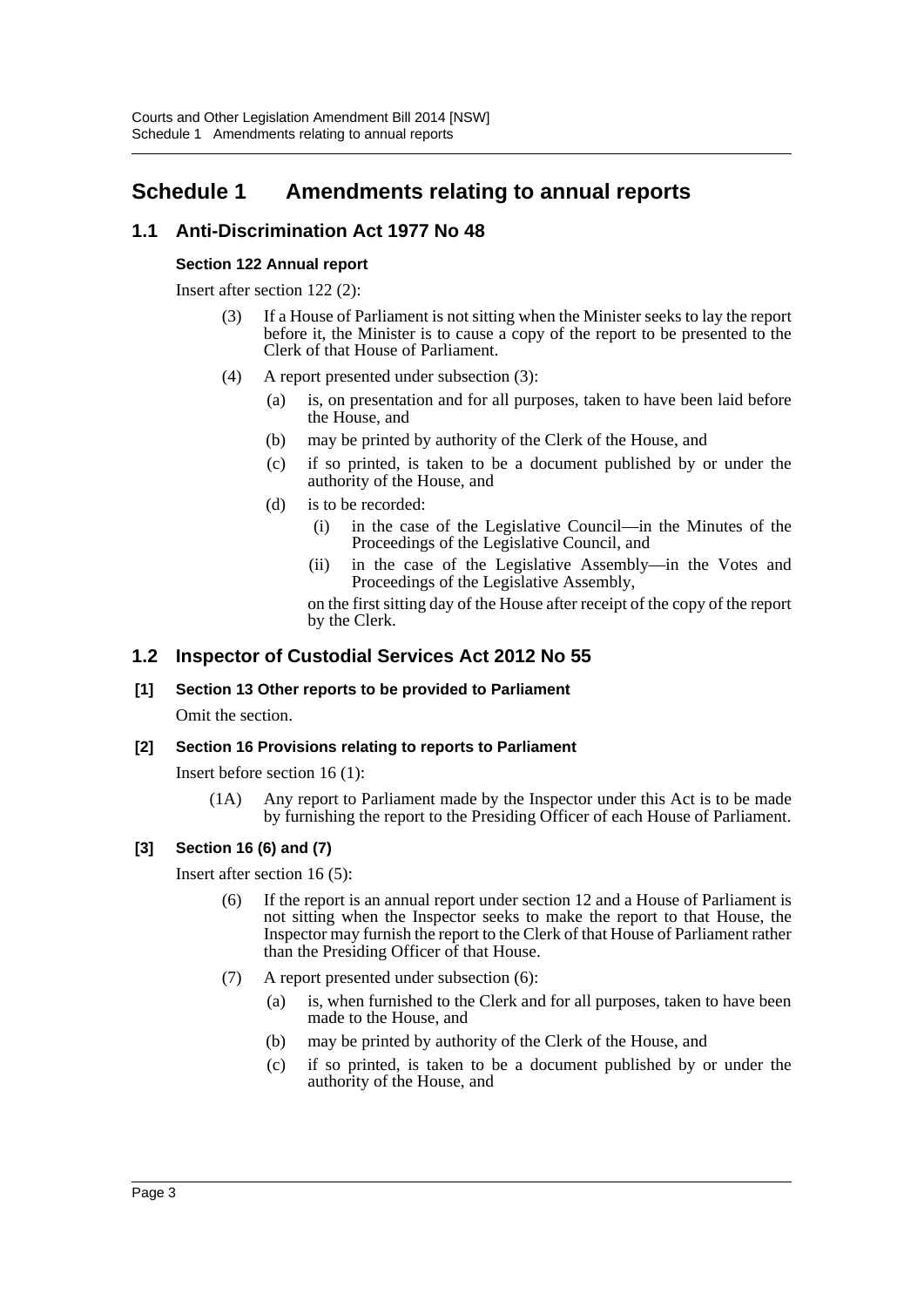- (d) is to be recorded:
	- (i) in the case of the Legislative Council—in the Minutes of the Proceedings of the Legislative Council, and
	- (ii) in the case of the Legislative Assembly—in the Votes and Proceedings of the Legislative Assembly,

on the first sitting day of the House after receipt of the report by the Clerk.

# **1.3 Professional Standards Act 1994 No 81**

#### **Section 47 Annual report**

Insert after section 47 (2):

- (2A) If a House of Parliament is not sitting when the Minister seeks to lay the report before it, the Minister is to cause a copy of the report to be presented to the Clerk of that House of Parliament.
- (2B) A report presented under subsection (2A):
	- (a) is, on presentation and for all purposes, taken to have been laid before the House, and
	- (b) may be printed by authority of the Clerk of the House, and
	- (c) if so printed, is taken to be a document published by or under the authority of the House, and
	- (d) is to be recorded:
		- (i) in the case of the Legislative Council—in the Minutes of the Proceedings of the Legislative Council, and
		- (ii) in the case of the Legislative Assembly—in the Votes and Proceedings of the Legislative Assembly,

on the first sitting day of the House after receipt of the copy of the report by the Clerk.

#### **1.4 Public Defenders Act 1995 No 28**

#### **Section 17 Annual report**

Insert after section 17 (2):

- (3) If a House of Parliament is not sitting when the Attorney General seeks to lay the report before it, the Attorney General is to cause a copy of the report to be presented to the Clerk of that House of Parliament.
- (4) A report presented under subsection (3):
	- (a) is, on presentation and for all purposes, taken to have been laid before the House, and
	- (b) may be printed by authority of the Clerk of the House, and
	- (c) if so printed, is taken to be a document published by or under the authority of the House, and
	- (d) is to be recorded:
		- (i) in the case of the Legislative Council—in the Minutes of the Proceedings of the Legislative Council, and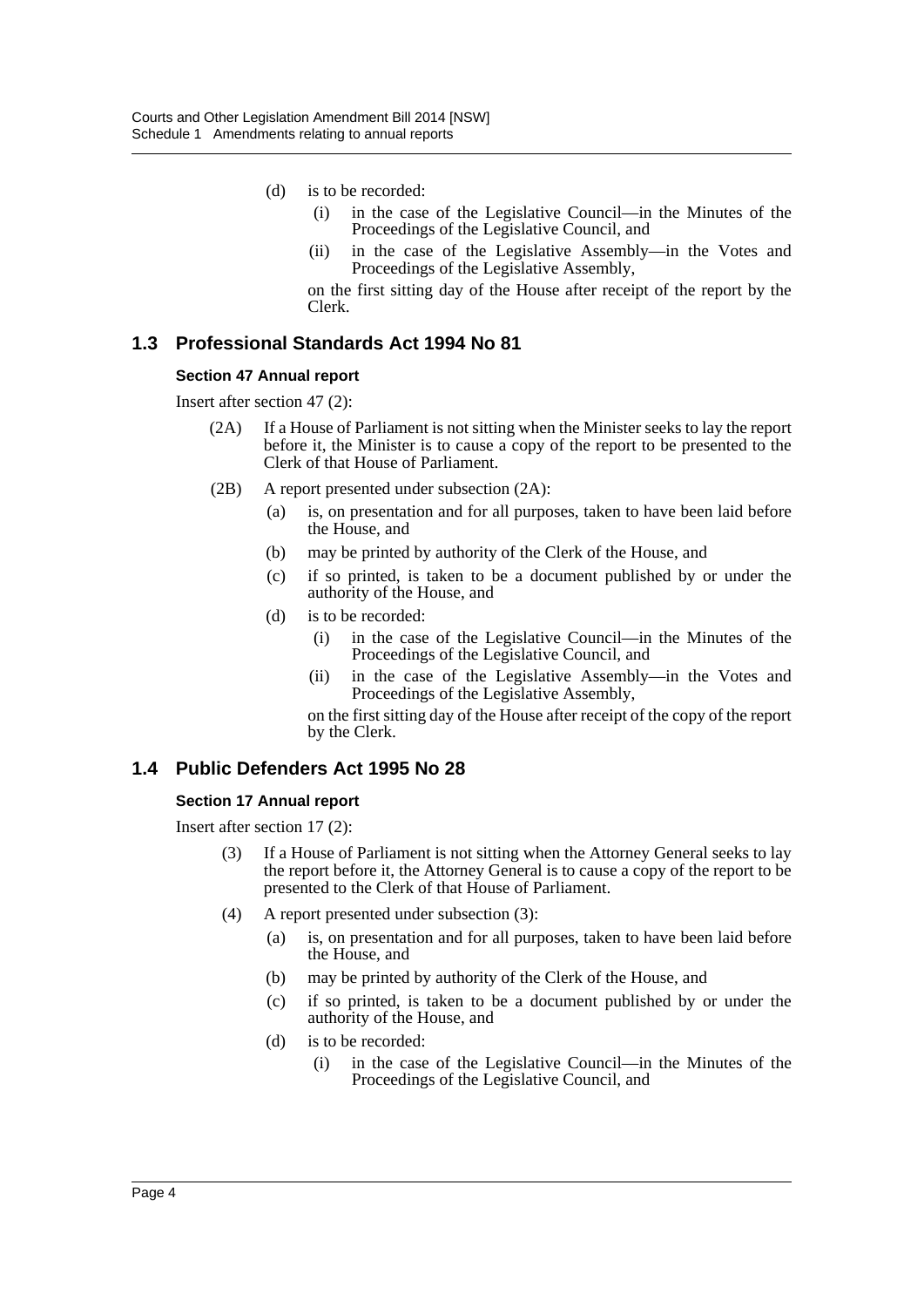(ii) in the case of the Legislative Assembly—in the Votes and Proceedings of the Legislative Assembly,

on the first sitting day of the House after receipt of the copy of the report by the Clerk.

### **1.5 Workplace Surveillance Act 2005 No 47**

#### **Section 42 Annual report**

Insert after section 42 (1):

- (1A) If a House of Parliament is not sitting when the Minister seeks to lay the report before it, the Minister is to cause a copy of the report to be presented to the Clerk of that House of Parliament.
- (1B) A report presented under subsection (1A):
	- (a) is, on presentation and for all purposes, taken to have been laid before the House, and
	- (b) may be printed by authority of the Clerk of the House, and
	- (c) if so printed, is taken to be a document published by or under the authority of the House, and
	- (d) is to be recorded:
		- (i) in the case of the Legislative Council—in the Minutes of the Proceedings of the Legislative Council, and
		- (ii) in the case of the Legislative Assembly—in the Votes and Proceedings of the Legislative Assembly,

on the first sitting day of the House after receipt of the copy of the report by the Clerk.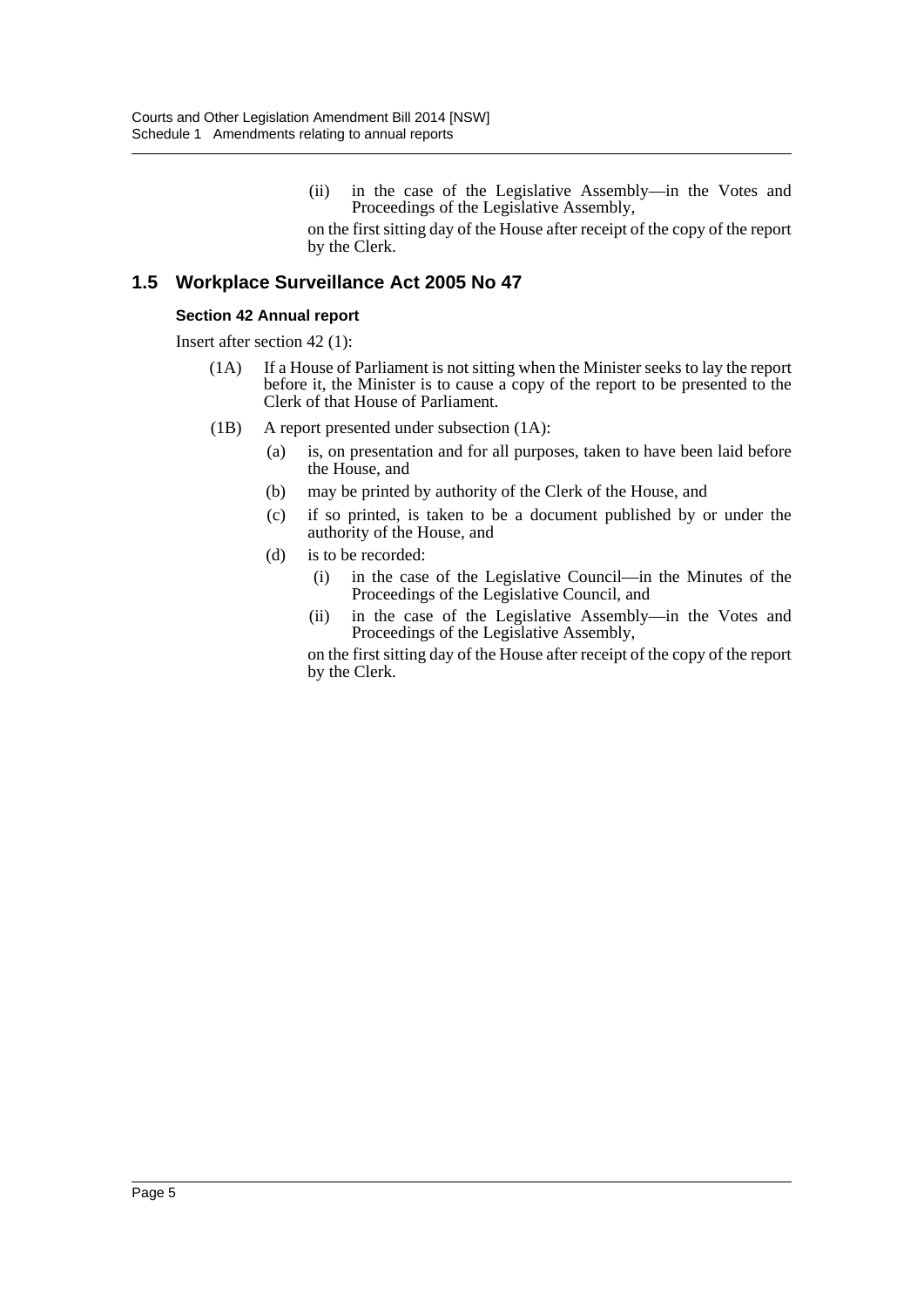# <span id="page-6-0"></span>**Schedule 2 Amendments relating to justices of the peace**

# **2.1 Justices of the Peace Act 2002 No 27**

#### **[1] Section 4 Appointment of justices of the peace**

Insert "(subject to the regulations)" after "appointment" in section 4 (3).

#### **[2] Section 4 (3A)**

Insert after section 4 (3):

(3A) A regulation under subsection (3) cannot provide for a reduction of the term of office of any justice of the peace by more than 1 year and cannot provide for an extension of the term of office of any justice of the peace by more than 2 years.

#### **[3] Section 4 (4)**

Omit "subsection (3)". Insert instead "subsections (3) and (3A)".

### **[4] Section 9A**

Insert after section 9:

#### **9A Suspension**

- (1) The Minister may at any time suspend a justice of the peace from office.
- (2) Without limiting subsection (1), the Minister may at any time suspend a justice of the peace from office:
	- (a) if the person is charged with an offence referred to in section 9 (3) (c), or
	- (b) in any of the circumstances set out in section 9 (3) (a)–(d), or
	- (c) in any other circumstances prescribed by the regulations.
- (3) A suspension takes effect on the day on which written notice of the suspension is given to the justice of the peace concerned or at such later time as may be specified in the notice.
- (4) A person who is suspended under this section is taken not to be a justice of the peace and cannot exercise any function of a justice of the peace during that suspension.
- (5) The purported exercise of any function by a justice of the peace during any period that the justice of the peace is suspended cannot be used to challenge or call into question any document or other thing unless the person relying on the document or other thing knew, or ought reasonably to have known, that the justice of the peace was suspended when purporting to exercise the relevant function.
- (6) A suspension ceases to have effect when it is withdrawn by the Minister by notice in writing given to the person who is suspended.

#### **[5] Schedule 1 Savings and transitional provisions**

Omit clause 1 (1). Insert instead:

(1) The regulations may contain provisions of a savings or transitional nature consequent on the enactment of this Act or any Act that amends this Act.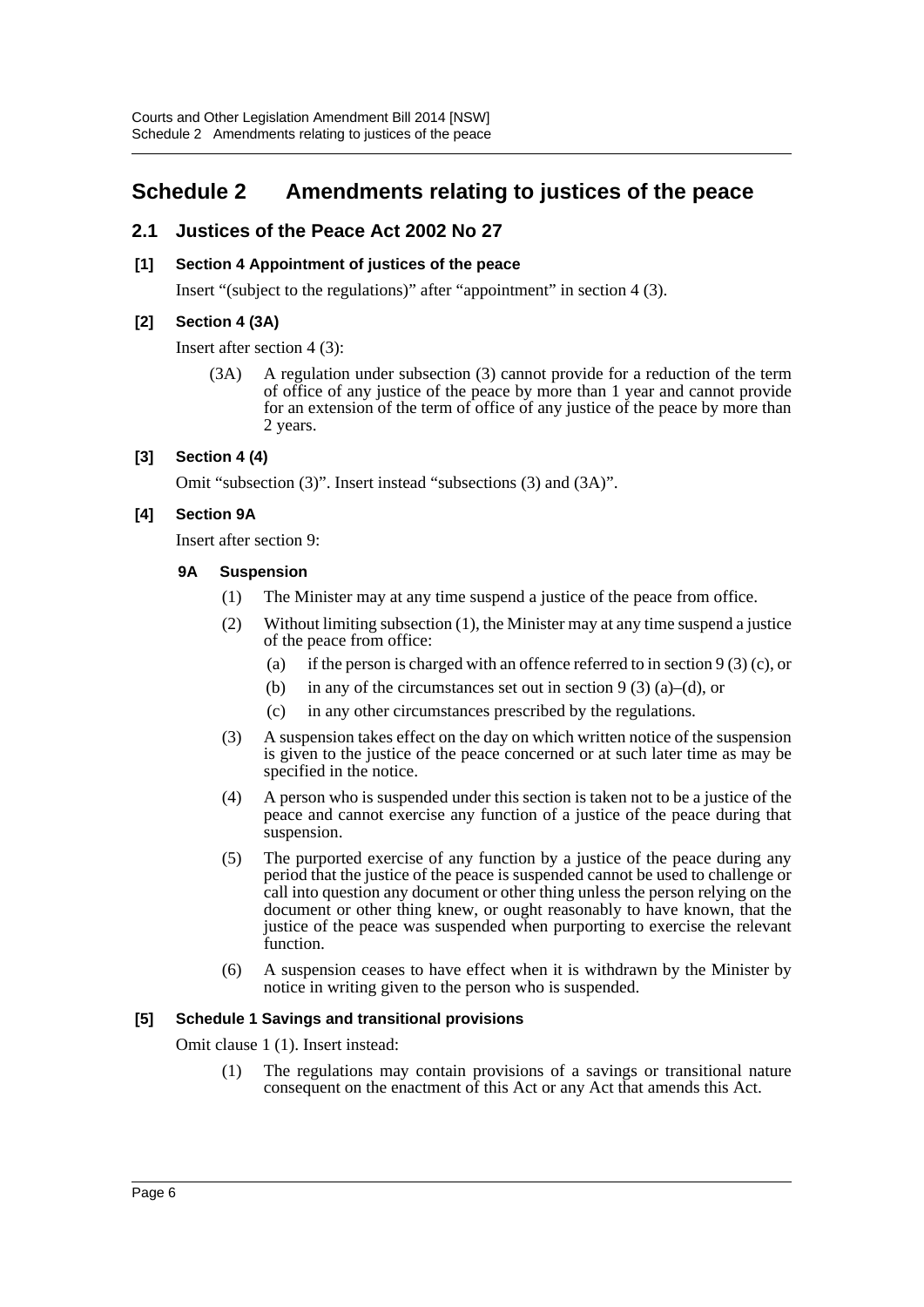#### **[6] Schedule 1, clause 4**

Insert after clause 3:

#### **4 Amendments made by Courts and Other Legislation Amendment Act 2014**

Section 4 (3A) as inserted by the *Courts and Other Legislation Amendment* Act 2014 extends to a term of office of a justice of the peace that was commenced before the commencement of that subsection.

# **2.2 State Records Act 1998 No 17**

#### **Section 3 Definitions**

Insert "or a justice of the peace within the meaning of the *Justices of the Peace Act 2002*" after "*Workers Compensation Act 1987*" in the definition of *public office* in section 3 (1).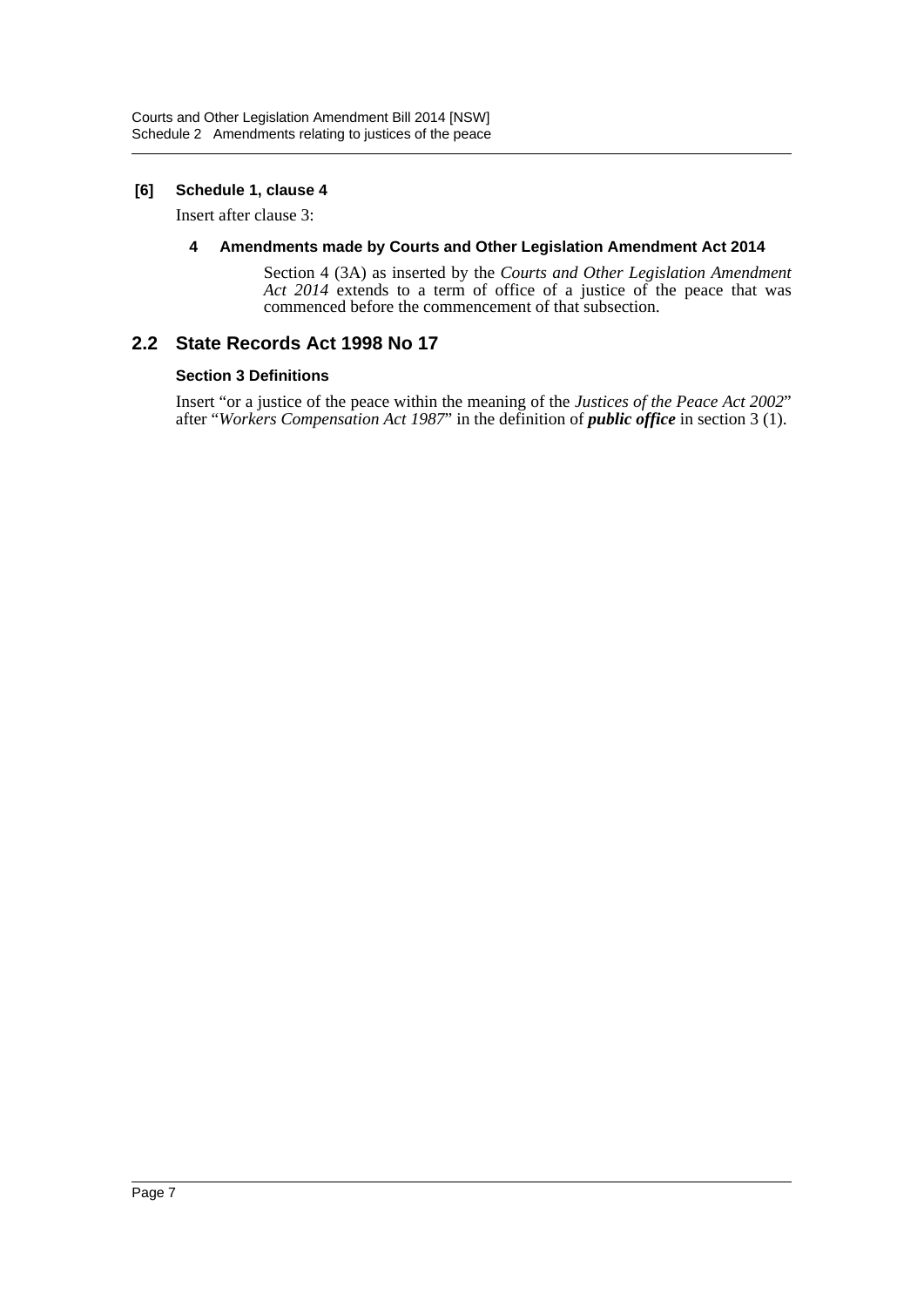# <span id="page-8-0"></span>**Schedule 3 Amendments relating to judicial officers**

# **3.1 Industrial Relations Act 1996 No 17**

#### **Schedule 2 Provisions relating to members of Commission**

Insert after clause 10A (3):

(3A) For the avoidance of doubt, a former member who held office as the President cannot exercise the functions of the President and is not taken to be the President.

#### **3.2 Judges' Pensions Act 1953 No 41**

#### **[1] Section 13 Calculation of lump sum benefits**

Omit "0.09" from the formula in section 13 (1). Insert instead "S".

#### **[2] Section 13 (1)**

Insert after "*B* represents the amount to be ascertained.":

*S* represents the superannuation guarantee.

#### **[3] Section 13 (1A)**

Insert after section 13 (1):

(1A) More than one calculation is required under subsection (1) if the superannuation guarantee level changes during the years of service of a judge or acting judge. In such a case, separate calculations are to be made in respect of each such level with Y being limited to the years of service (calculated on a daily basis) of the judge or acting judge during the period when the superannuation guarantee is at that particular level.

#### **[4] Section 13 (2)**

Insert in alphabetical order:

#### *superannuation guarantee* means:

- (a) before 1 July 2013—9%, or
- (b) for any other time—the charge percentage specified at the time in section 19 (2) of the *Superannuation Guarantee (Administration) Act 1992* of the Commonwealth.

#### **[5] Schedule 1 Savings and transitional provisions**

Omit clause 1 (1). Insert instead:

(1) The regulations may contain provisions of a savings or transitional nature consequent on the enactment of this Act or any Act that amends this Act.

#### **3.3 Judicial Officers Act 1986 No 100**

#### **[1] Section 26 Dismissal of complaint by Conduct Division**

Insert at the end of the section:

- (2) If the Conduct Division dismisses a complaint it must give a report to the Commission setting out the Division's conclusions.
- (3) The Commission must give a copy of the report to the judicial officer concerned.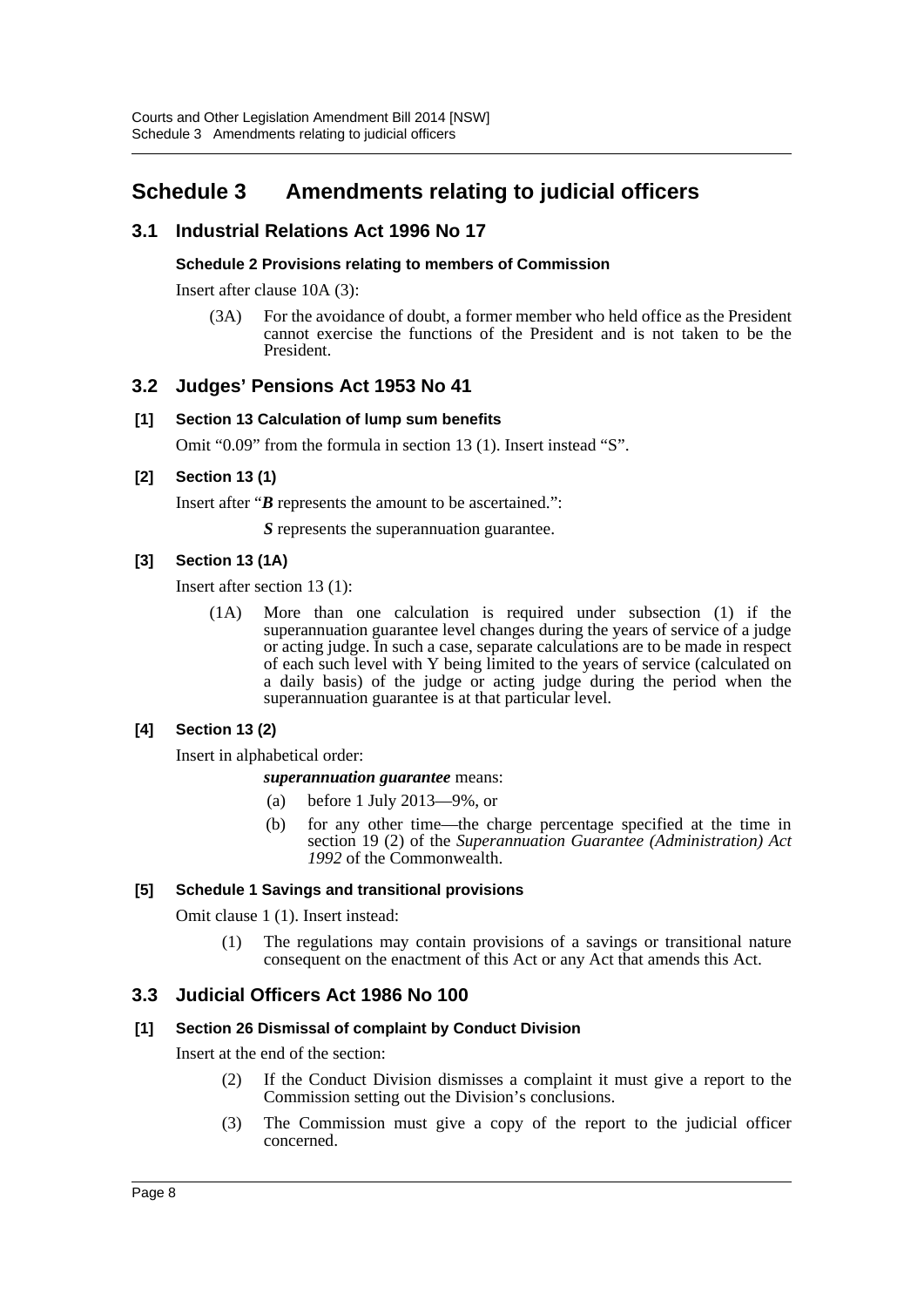(4) The Commission may give a copy of the report (or a summary of the report) to the complainant unless the Conduct Division has notified the Commission in writing that this should not occur.

#### **[2] Section 28 Substantiation of complaint**

Insert after section 28 (3):

- (4) A copy of a report under subsection (2) must also be given to the Commission.
- (5) The Commission must give a copy of the report to the judicial officer concerned.
- (6) The Commission may give a copy of the report (or a summary of the report) to the complainant unless the Conduct Division has notified the Commission in writing that this should not occur.

#### **[3] Schedule 6 Savings and transitional provisions**

Omit clause 1 (1). Insert instead:

(1) The regulations may contain provisions of a savings or transitional nature consequent on the enactment of this Act or any Act that amends this Act.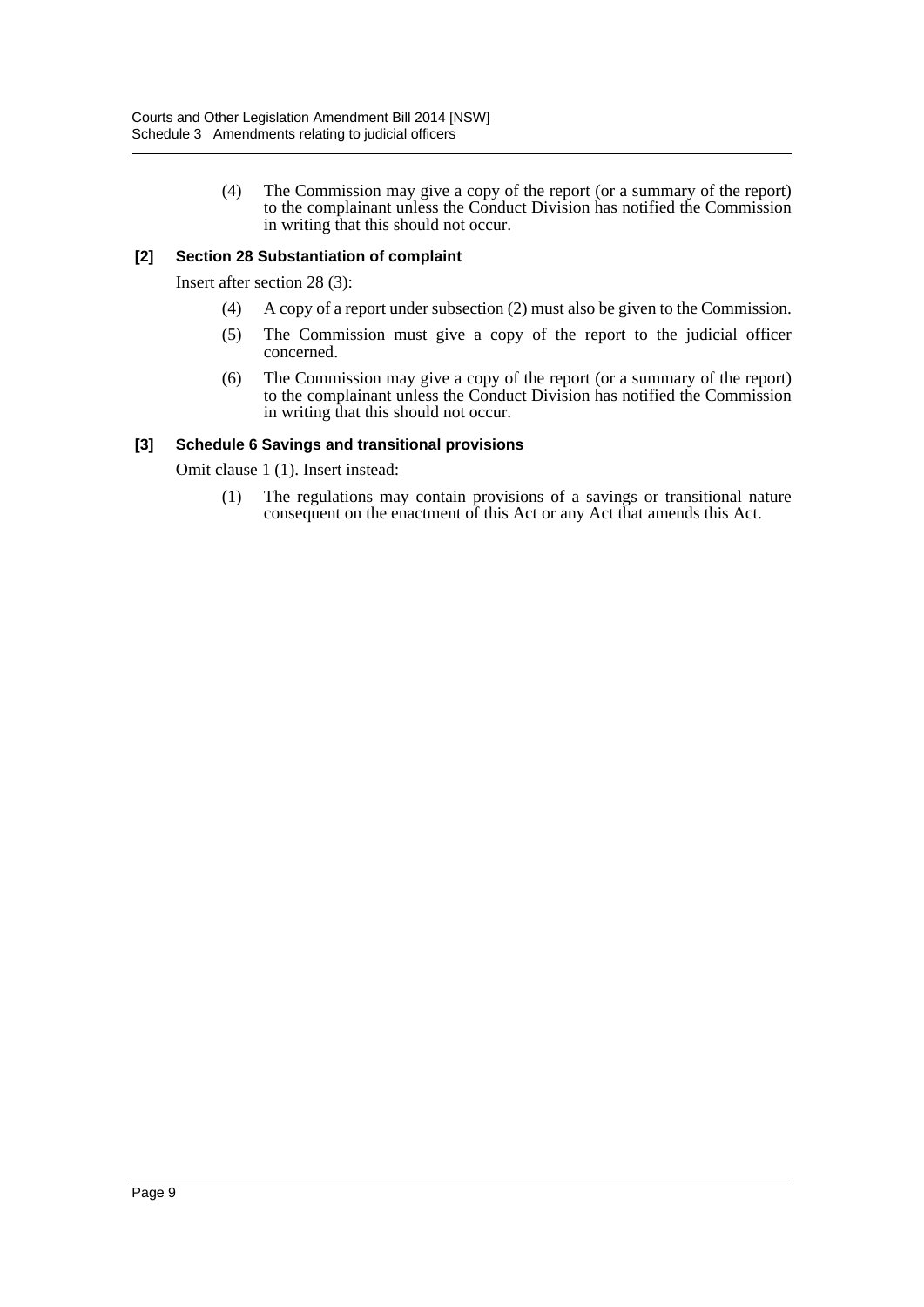# <span id="page-10-0"></span>**Schedule 4 Amendments relating to consular officers**

# **4.1 Conveyancing Act 1919 No 6**

#### **Section 168 Verification of instruments executed out of New South Wales**

Omit the definition of *Australian Consular Officer* from section 168 (5). Insert instead: *Australian Consular Officer* has the same meaning as in section 26 of the *Oaths Act 1900*.

# **4.2 Oaths Act 1900 No 20**

#### **Section 26 Before whom oaths and affidavits may be taken**

Omit the definition of *Australian Consular Officer* from section 26 (2). Insert instead: *Australian Consular Officer* means a person referred to in section 3 (a)–(d) of the *Consular Fees Act 1955* of the Commonwealth.

**Note.** Those paragraphs refer to:

- (a) an Australian Diplomatic Officer or an Australian Consular Officer, or
- (b) the person holding or acting in the office of Secretary of the Department of Foreign Affairs and Trade or an officer of the Department acting with the authority of the Secretary, or
- (c) an employee of the Commonwealth authorised, in writing, by the Secretary, or
- (d) an employee of the Australian Trade Commission authorised, in writing, by the Secretary.

# **4.3 Powers of Attorney Regulation 2011**

#### **Schedule 1 Persons who may endorse documents under section 44 (1) (a) (ii) of the Act**

Omit "Australian or British Consular Officers" from Part 2.

Insert instead "Australian Consular Officers, or British Consular Officers, within the meaning of section 26 of the *Oaths Act 1900*,".